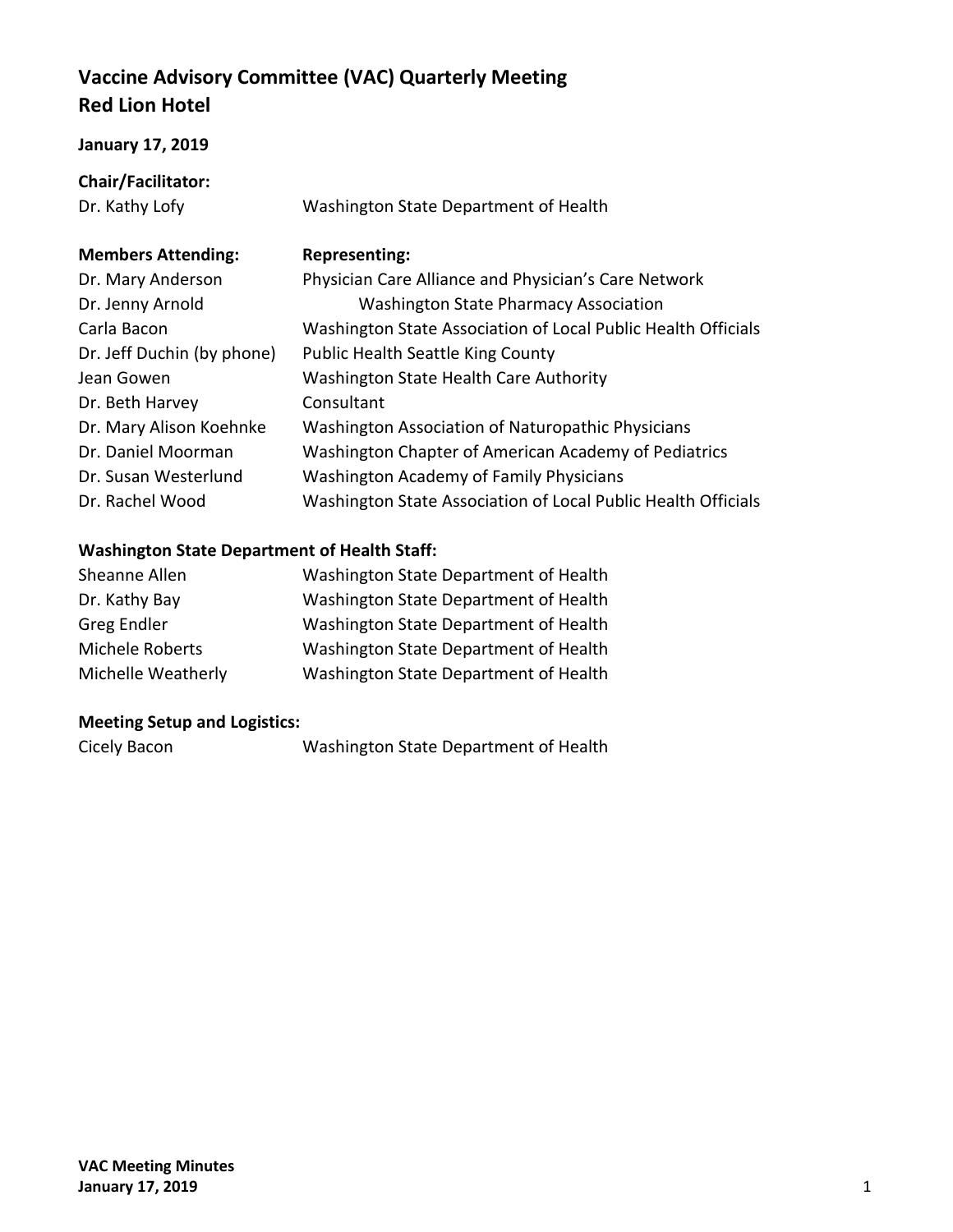| <b>Agenda Item</b>      | <b>Presented Information</b>                                                                 | <b>Member Discussion</b> |
|-------------------------|----------------------------------------------------------------------------------------------|--------------------------|
| Welcome,                | VAC Chair gave a statement welcoming members, guests, and the public for attending the       |                          |
| Introductions,          | meeting and asked them to sign in, gave an overview of the meeting expectations and          |                          |
| <b>Announcements</b>    | processes, including the timing for public comment and notice about room capacity. She       |                          |
|                         | introduced new VAC member, Kathy Bay who recently joined the Office of Immunization and      |                          |
| Dr. Kathy Lofy,         | Child Profile as the Clinical and Quality Assurance Manager.                                 |                          |
| M.D., State             |                                                                                              |                          |
| <b>Health Officer,</b>  |                                                                                              |                          |
| <b>VAC Chair</b>        |                                                                                              |                          |
|                         |                                                                                              |                          |
| <b>Conflict of</b>      | Ask members if they have any conflicts of interests to declare based on policy statement.    |                          |
| Interest                |                                                                                              |                          |
| <b>Declaration</b>      | None to declare                                                                              |                          |
| (Handout)               |                                                                                              |                          |
|                         |                                                                                              |                          |
| <b>Michelle</b>         |                                                                                              |                          |
| <b>Weatherly, OICP</b>  |                                                                                              |                          |
| <b>Senior Policy</b>    |                                                                                              |                          |
| Analyst                 |                                                                                              |                          |
|                         |                                                                                              |                          |
| <b>Approval of</b>      | Ask members to review and provide feedback or approve.                                       |                          |
| <b>Meeting Minutes</b>  |                                                                                              |                          |
| (Handout)               | Note that the location is not correct and that the member attendee list included Mary        |                          |
|                         | Anderson but she didn't attend the October meeting.                                          |                          |
| <b>All Members</b>      |                                                                                              |                          |
|                         | Approved                                                                                     |                          |
| <b>OICP General</b>     | Legislative session update:                                                                  |                          |
| Update                  | Session began on January 14, 2019. The 2019 legislative proposals for the Department of      |                          |
| (Handout)               | Health (DOH) are provided on our main DOH Webpage at                                         |                          |
|                         | https://www.doh.wa.gov/AboutUs/LegislativeProposals.                                         |                          |
| <b>Michele Roberts,</b> |                                                                                              |                          |
| <b>OICP Director</b>    | The Department put forth a Foundational Public Health Services (FPHS) package to the         |                          |
|                         | Governor for his consideration that included funding requests to help reduce                 |                          |
|                         | communicable disease, assessment, and environmental health threats. Currently, the           |                          |
|                         | local, tribal, and state governmental public health system is failing to provide the most    |                          |
|                         | basic, core public health services necessary to adequately protect and promote the           |                          |
|                         | health of all Washington residents. This proposal takes a multi-year approach to fully       |                          |
|                         | funding the FPHS gaps, starting with funding communicable disease, environmental             |                          |
|                         | public health, and assessment services. Immunizations is included under communicable         |                          |
|                         | disease.                                                                                     |                          |
|                         |                                                                                              |                          |
|                         | HB 1019 introduced concerning vaccination and antibody titer test notification.              |                          |
|                         |                                                                                              |                          |
|                         | HB 1275 concerning the creation of a program and database for vaccine adverse events.        |                          |
|                         |                                                                                              |                          |
|                         | HB 1276 concerning mercury containing products.                                              |                          |
|                         |                                                                                              |                          |
|                         | Modernization of Chapter 70.24 RCW Control and Treatment of Sexually Transmitted             |                          |
|                         | Diseases:                                                                                    |                          |
|                         | The End AIDS Washington report (PDF) recommend modernizing Washington's HIV laws to          |                          |
|                         | reflect current science and reduce HIV-related stigma. Washington's laws related to HIV/AIDS |                          |
|                         |                                                                                              |                          |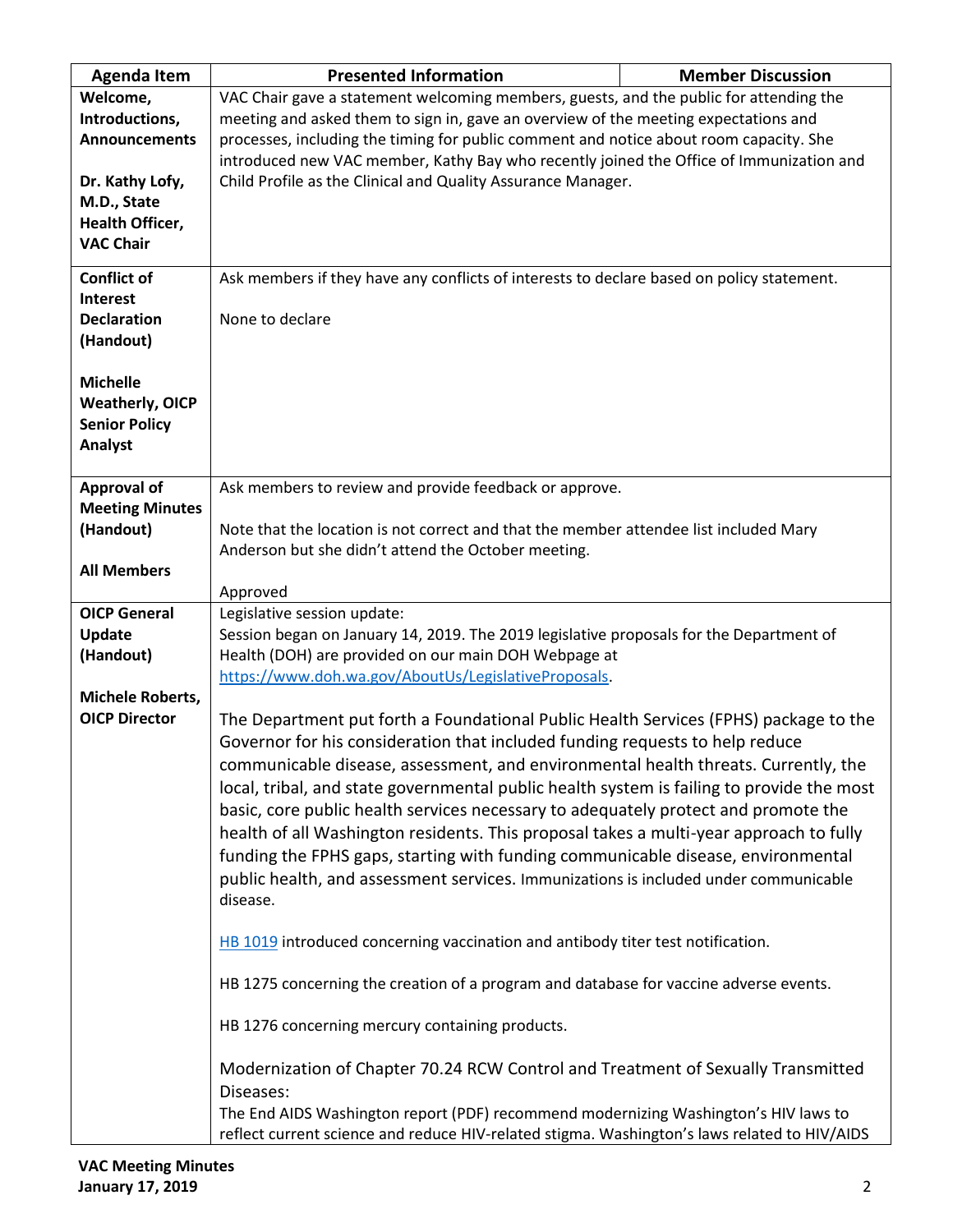| <b>Agenda Item</b>                                                        | <b>Presented Information</b>                                                                                                                                                                                                                                                                                                                                                                                                                                                                                                                                                                                                                                                        | <b>Member Discussion</b> |  |
|---------------------------------------------------------------------------|-------------------------------------------------------------------------------------------------------------------------------------------------------------------------------------------------------------------------------------------------------------------------------------------------------------------------------------------------------------------------------------------------------------------------------------------------------------------------------------------------------------------------------------------------------------------------------------------------------------------------------------------------------------------------------------|--------------------------|--|
|                                                                           | primarily sit within Chapter 70.24 RCW, Control and Treatment of Sexually Transmitted                                                                                                                                                                                                                                                                                                                                                                                                                                                                                                                                                                                               |                          |  |
|                                                                           | Disease.                                                                                                                                                                                                                                                                                                                                                                                                                                                                                                                                                                                                                                                                            |                          |  |
|                                                                           | Many parts of the statute have not been updated, since they were enacted in 1988. The law is<br>outdated and inconsistent with current state and national best practices. The Department of<br>Health has developed proposed agency request legislation to update and modernize<br>Washington's laws, while reducing HIV/AIDS exceptionalism and HIV stigma.                                                                                                                                                                                                                                                                                                                        |                          |  |
|                                                                           | Information about the legislature including schedules, proposed bills, such as the ones<br>discussed above, committees, and other information about the current session can be<br>found on the Washington State Legislature website at: https://app.leg.wa.gov/billinfo/.                                                                                                                                                                                                                                                                                                                                                                                                           |                          |  |
|                                                                           | The Health Plan Partnership is once again sponsoring the 2019 Immunize WA Provider<br>Recognition Program. Clinics and providers are encouraged to nominate themselves for<br>recognition through February 17 <sup>th</sup> , 2019. All nominees who have achieved<br>immunization rates of 70% or higher qualify. More details can be found at:<br>www.immunizewa.org                                                                                                                                                                                                                                                                                                              |                          |  |
|                                                                           | Families and providers want Child Profile Health Promotion to be expanded beyond age six.<br>The Group Health Foundation grant is covering testing to see if it's possible to expand<br>the Child Profile Health Promotion system to the state's kids past age six. We'll be<br>sending out a mailing to parents of children ages 10 to 18 to see how accurate the<br>address data is in the IIS and see how likely parents in this group are to take action on<br>something they get in the mail                                                                                                                                                                                   |                          |  |
|                                                                           | We recently announced the Washington State 2018 HPV Vaccine is Cancer<br>Prevention Champion! Polyclinic Pediatrics has been recognized by the CDC, the<br>Association of American Cancer Institutes, and the American Cancer Society for their<br>leadership and innovation in improving HPV vaccination rates. Led by Dr. Sherri Zorn,<br>quality improvement strategies within the practice and significant advocacy across the<br>state have made Polyclinic Pediatrics a leader in promoting HPV vaccination to protect<br>adolescent health. You can read more at www.cdc.gov/hpv/champions.                                                                                  |                          |  |
|                                                                           | Dannette Dronenburg, Provider Outreach Supervisor in the Office of Immunization and<br>Child Profile, was elected to the American Immunization Registry Association (AIRA)<br>(https://www.immregistries.org/) Board of Directors for a one year term starting<br>November 1, 2018 through October 31, 2019. AIRA exists to support and promote the<br>use of immunization information to ensure healthy communities through the<br>development and implementation of immunization information systems as a crucial<br>tool in preventing vaccine-preventable diseases. This is an exciting opportunity & will<br>help ensure WA remains connected with the national IIS community. |                          |  |
| <b>VAC Purpose</b><br><b>Statement and</b><br>Membership<br><b>Policy</b> | Annual review of the VAC purpose statement and<br>membership policy. Members reviewed content. Any<br>suggested edits or feedback?                                                                                                                                                                                                                                                                                                                                                                                                                                                                                                                                                  | Approved                 |  |
| Dr. Kathy Lofy,<br>M.D., State                                            |                                                                                                                                                                                                                                                                                                                                                                                                                                                                                                                                                                                                                                                                                     |                          |  |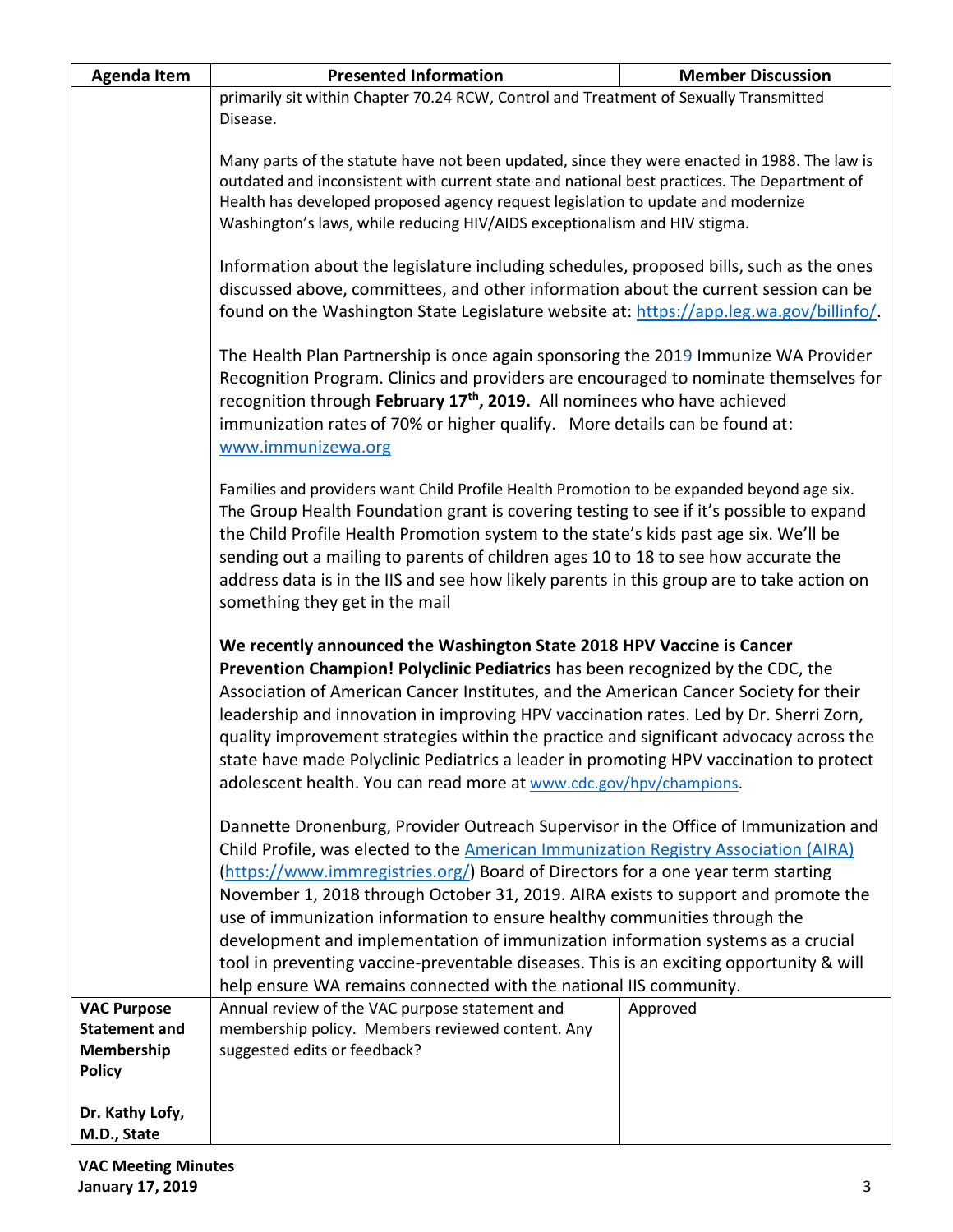| <b>Agenda Item</b>                                                                                                           | <b>Presented Information</b>                                                                                                                                                                                                                                                                                                                                                                                                                                                                                                                                                                                                                                                                                                                                                                                                                                                                                                                                                                                       | <b>Member Discussion</b>                                                                                                                                                                                                                                           |
|------------------------------------------------------------------------------------------------------------------------------|--------------------------------------------------------------------------------------------------------------------------------------------------------------------------------------------------------------------------------------------------------------------------------------------------------------------------------------------------------------------------------------------------------------------------------------------------------------------------------------------------------------------------------------------------------------------------------------------------------------------------------------------------------------------------------------------------------------------------------------------------------------------------------------------------------------------------------------------------------------------------------------------------------------------------------------------------------------------------------------------------------------------|--------------------------------------------------------------------------------------------------------------------------------------------------------------------------------------------------------------------------------------------------------------------|
| Health Officer,<br><b>VAC Chair</b>                                                                                          |                                                                                                                                                                                                                                                                                                                                                                                                                                                                                                                                                                                                                                                                                                                                                                                                                                                                                                                                                                                                                    |                                                                                                                                                                                                                                                                    |
| Vaccine<br>Preventable<br><b>Disease</b><br><b>Surveillance</b><br>Update<br>Chas DeBolt,<br><b>Senior</b><br>Epidemiologist | Varicella (chickenpox) activity:<br>Two counties have varicella cases. Please remind<br>providers to make sure to do lab testing to determine if<br>it's the chickenpox.<br>Klickitat has six cases in elementary schools. Currently<br>they're unsure about vaccination status of those kids.<br>Most kids with one dose have a 20% chance they will<br>get it. Not surprised to see some cases.                                                                                                                                                                                                                                                                                                                                                                                                                                                                                                                                                                                                                  | High rate of exemption in Klickitat.<br>Started cluster over the winter<br>break.<br>Last few cases have been in schools<br>or buses.<br>Exclusions could be possible but<br>waiting to hear from health officer.                                                  |
| (Presentation)                                                                                                               | AFM activity:<br>13 cases (1 in May). We're working closely with CDC and<br>other states to investigate what is causing it but no<br>answers yet. More work to be done. The good news is<br>that we have one new staff person to work on follow-up<br>investigation.                                                                                                                                                                                                                                                                                                                                                                                                                                                                                                                                                                                                                                                                                                                                               | There is a delay to confirm AFM<br>cases. We have to send MRIs to CDC<br>to review specific findings so it<br>takes several weeks.<br>In confirmed cases how soon does<br>the paralysis occur?<br>Within a week. It progresses rapidly<br>and is an acute illness. |
|                                                                                                                              | Flu Update: Mid-season<br>Flu report is released monthly during summer and<br>weekly October through May. Local health departments<br>often produce reports as well. Flu season updates can<br>be found on the department website: www.doh.wa.gov.<br>National data shows that flu cases may have reached<br>the peak for this season. H1N1 is the predominant<br>strain. Same pandemic virus from 2009.<br>Most states are experiencing wide spread flu activity.<br>Washington is regional. The vaccine is well-matched this<br>year.<br>Washington surveillance data shows that Washington's<br>flu activity may still be increasing and still a bit behind<br>the rest of the country.<br>Strains we are seeing in Washington are similar to the<br>national pattern. This may be a milder flu season.<br>H1N1 viruses tend to be higher in younger populations<br>and H3N2 seasons affect the elderly more and are at<br>greater risk.<br>More information can be found by visiting our flu news<br>webpages. | More pharmacies are reporting flu<br>shots with other providers and<br>more provider groups are sharing<br>data.<br>Dr. Jenny Arnold can share<br>information on how to partner with<br>pharmacies.<br>Flu report is valuable and is used by<br>locals.            |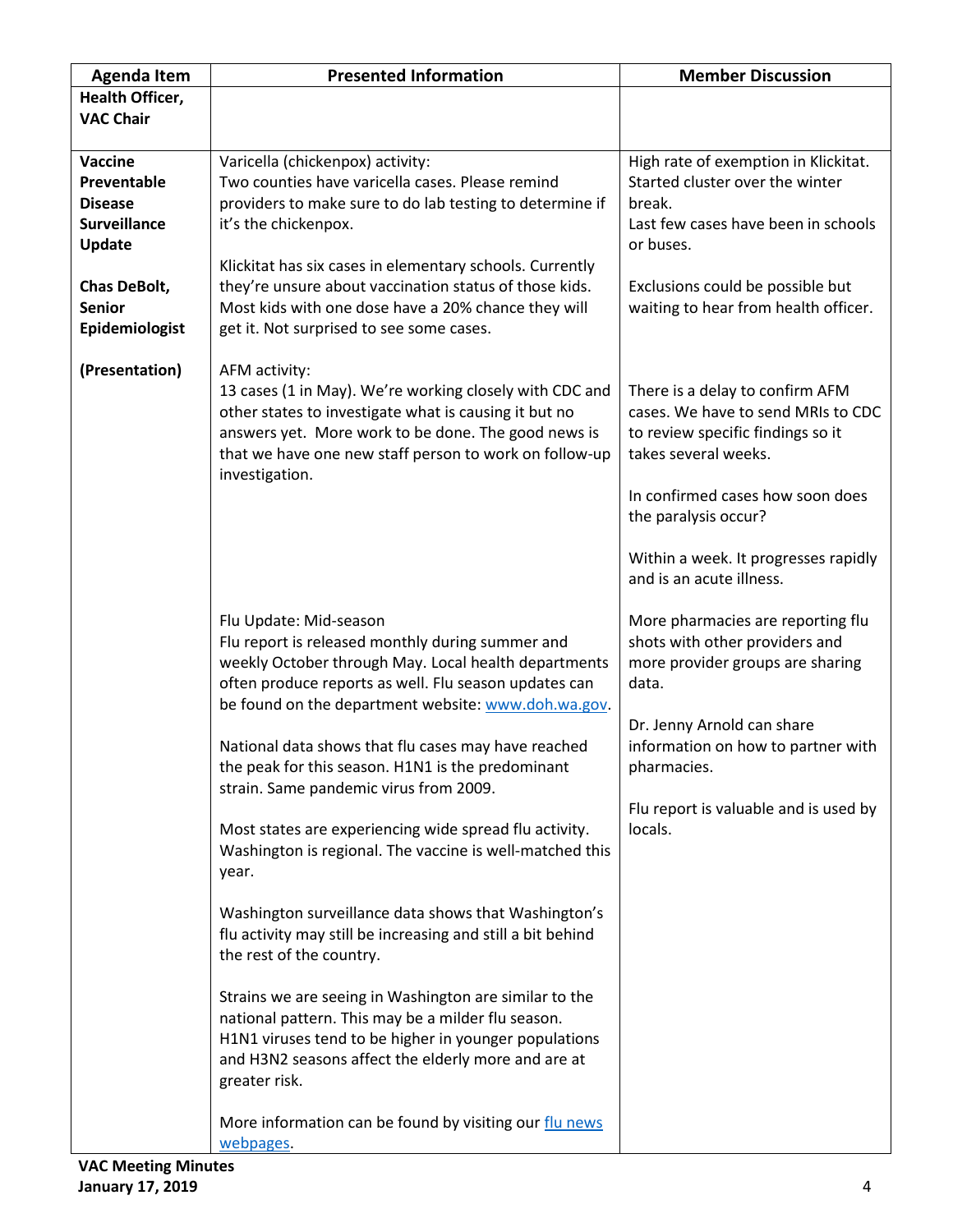| <b>Agenda Item</b> | <b>Presented Information</b>                                                                                                                                                                                                                                                                                                            | <b>Member Discussion</b>                                                                                                                            |
|--------------------|-----------------------------------------------------------------------------------------------------------------------------------------------------------------------------------------------------------------------------------------------------------------------------------------------------------------------------------------|-----------------------------------------------------------------------------------------------------------------------------------------------------|
|                    | <b>Measles Outbreak:</b><br>There has been a rapid increase in cases. Clark County is<br>gathering new data each day. Currently there are 14<br>confirmed cases with one hospitalization. Initial case<br>was related to international travel who has an<br>unconfirmed single dose of vaccine. Disease spread<br>quickly to others.    |                                                                                                                                                     |
|                    | Most cases are in people who are unimmunized or<br>under immunized. We're concerned that this is<br>increasing so quickly. There were 11 new cases over the<br>weekend.                                                                                                                                                                 |                                                                                                                                                     |
|                    | Measles can spread quickly in an unvaccinated<br>community. DOH and Clark County are working<br>together and have stood up an incident command<br>center. Epi analysis ongoing to get data to support.<br>There have been at least 1000 exposures; airport (HI<br>and GA), health care clinics, schools, IKEA, Costco, and<br>churches. |                                                                                                                                                     |
|                    | Vaccine supply is plentiful. Funding covers adult vaccine<br>and can help with that.                                                                                                                                                                                                                                                    |                                                                                                                                                     |
|                    | Counties are excluding unvaccinated or under-<br>vaccinated kids from schools.                                                                                                                                                                                                                                                          | To clarify, it would be a rolling<br>exclusion based on new case onset.                                                                             |
|                    | Provider messaging during an outbreak includes<br>checking patient immunization status and considering<br>measles as a diagnoses. Ask about international travel.<br>CDC also has information that may be helpful.                                                                                                                      | The local health officer has the<br>authority to exclude during<br>outbreaks. They do work closely<br>with the schools in making<br>decisions.      |
|                    | MyIR is a way for the public to access their<br>immunization data.                                                                                                                                                                                                                                                                      | Students who are exempt for any<br>reason could be excluded.<br>Exclusions are not done lightly.                                                    |
|                    | Regarding school data, we are working with Clark<br>County to understand the immunization status of<br>students. The school module is a helpful tool for schools<br>when needing to gather this information.                                                                                                                            | There are also considerations for<br>medically fragile students. There are<br>a lot of far reaching implications.<br>Notifiable conditions includes |
|                    | IACW has a toolkit around health care worker<br>vaccination.                                                                                                                                                                                                                                                                            | guidance on how to respond and<br>includes exclusion information.                                                                                   |
|                    | Clark County updates are posted after 1 p.m. on their<br>website.                                                                                                                                                                                                                                                                       | There are specimen collection<br>resources on the DOH website.                                                                                      |
|                    | The Washington State Department of Health has<br>activated our Incident Response Team to support the<br>response to an outbreak of measles among several<br>children in Clark County. The Department of Health's                                                                                                                        | It's important to have<br>documentation of two vaccinations<br>for health care staff otherwise they<br>won't be able to work and could              |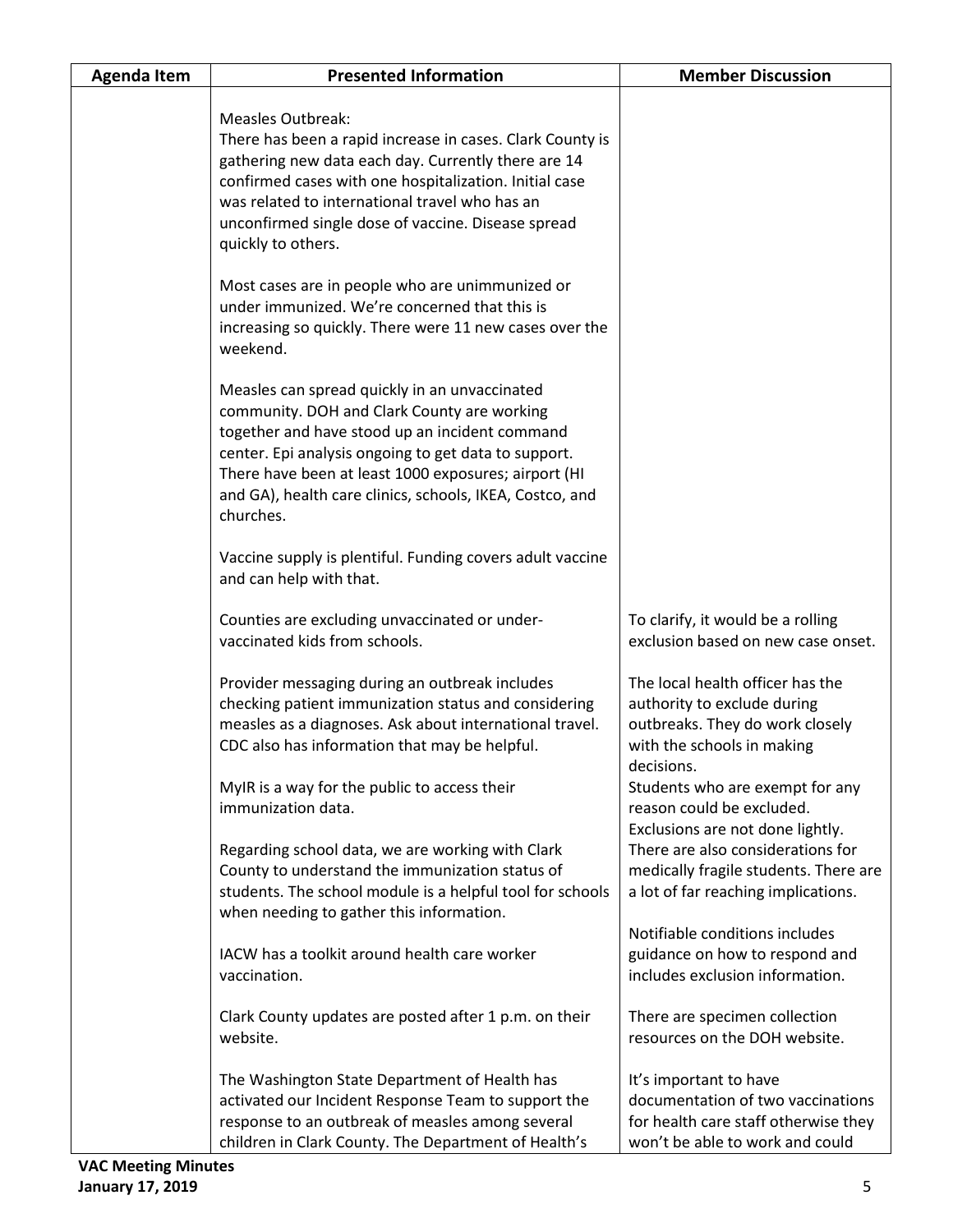| <b>Agenda Item</b>                                            | <b>Presented Information</b>                                                                                                                                                                                                                                                                                                                                                                                                                                                                                                                                                                                                                                                                                                                                                                                                                                | <b>Member Discussion</b>                                                                                                                                                                                                                                                                                                                                                                                                                                                                                                                                                                                                                                                                                                                                                                                                                                                                                                                                                             |
|---------------------------------------------------------------|-------------------------------------------------------------------------------------------------------------------------------------------------------------------------------------------------------------------------------------------------------------------------------------------------------------------------------------------------------------------------------------------------------------------------------------------------------------------------------------------------------------------------------------------------------------------------------------------------------------------------------------------------------------------------------------------------------------------------------------------------------------------------------------------------------------------------------------------------------------|--------------------------------------------------------------------------------------------------------------------------------------------------------------------------------------------------------------------------------------------------------------------------------------------------------------------------------------------------------------------------------------------------------------------------------------------------------------------------------------------------------------------------------------------------------------------------------------------------------------------------------------------------------------------------------------------------------------------------------------------------------------------------------------------------------------------------------------------------------------------------------------------------------------------------------------------------------------------------------------|
|                                                               | Communicable Disease Investigation team and our<br>Public Health Laboratories are providing disease<br>investigation support and laboratory testing of the<br>potential cases.<br>As of now, Clark County is leading the disease<br>investigation. If we learn that people in Washington<br>beyond Clark County may have been exposed, we'll<br>work with those county public health agencies to make<br>sure they're aware and can take action to protect their<br>communities.                                                                                                                                                                                                                                                                                                                                                                            | create staffing issues for other<br>medical work.<br>Call ahead for suspected cases<br>(fever and rash). Do not bring them<br>in the building/clinic but see them<br>in the car.<br>Messaging for providers to help<br>address concerns of people who are<br>hesitant to getting immunized<br>would be helpful.                                                                                                                                                                                                                                                                                                                                                                                                                                                                                                                                                                                                                                                                      |
| <b>School and Child</b><br>Care<br>Immunization<br>Compliance | Conditional status: WAC allows a 30 day grace period<br>for all students. Many commenters on the rule language<br>say that this provision should not apply to all students.<br>They must have documentation on the first day of<br>school. Some schools report that this causes an<br>administrative burden and also puts students at<br>increased risk for getting and spreading diseases that<br>vaccines can prevent. The Technical Advisory<br>Committee for this rule update recommended no<br>changes to conditional status.<br>AT SBOH meeting there was a discussion around this<br>conclusion. A few questioned if this was still the right<br>approach or if we need documentation on first day of<br>school.<br>Any thoughts? SBOH is still working through this<br>process. There will be a more formal public comment<br>period in the spring. | Pattern of 30 day allowance is<br>interpretive and can extend much<br>longer.<br>There is a gap between the law and<br>how it's implemented. School<br>resources may be an issue.<br>There is not a lot of enforcement. In<br>other states, the immunization<br>documentation is required during<br>registration, instead of after school<br>started.<br>It's helpful when the school worked<br>hand in hand with the provider.<br>Schools are understaffed but would<br>be nice if there was support for the<br>school nurses in connecting with<br>other schools of transferring<br>students.<br>School nurses are understaffed but<br>they have a shared interest in<br>keeping kids in school beyond. Their<br>work goes beyond immunizations.<br>They do not want to create more<br>equity issues.<br>Schools must have kids in seats the<br>first four days to ensure they<br>receive funding. The first month of<br>funding is based on attendance in<br>the first four days. |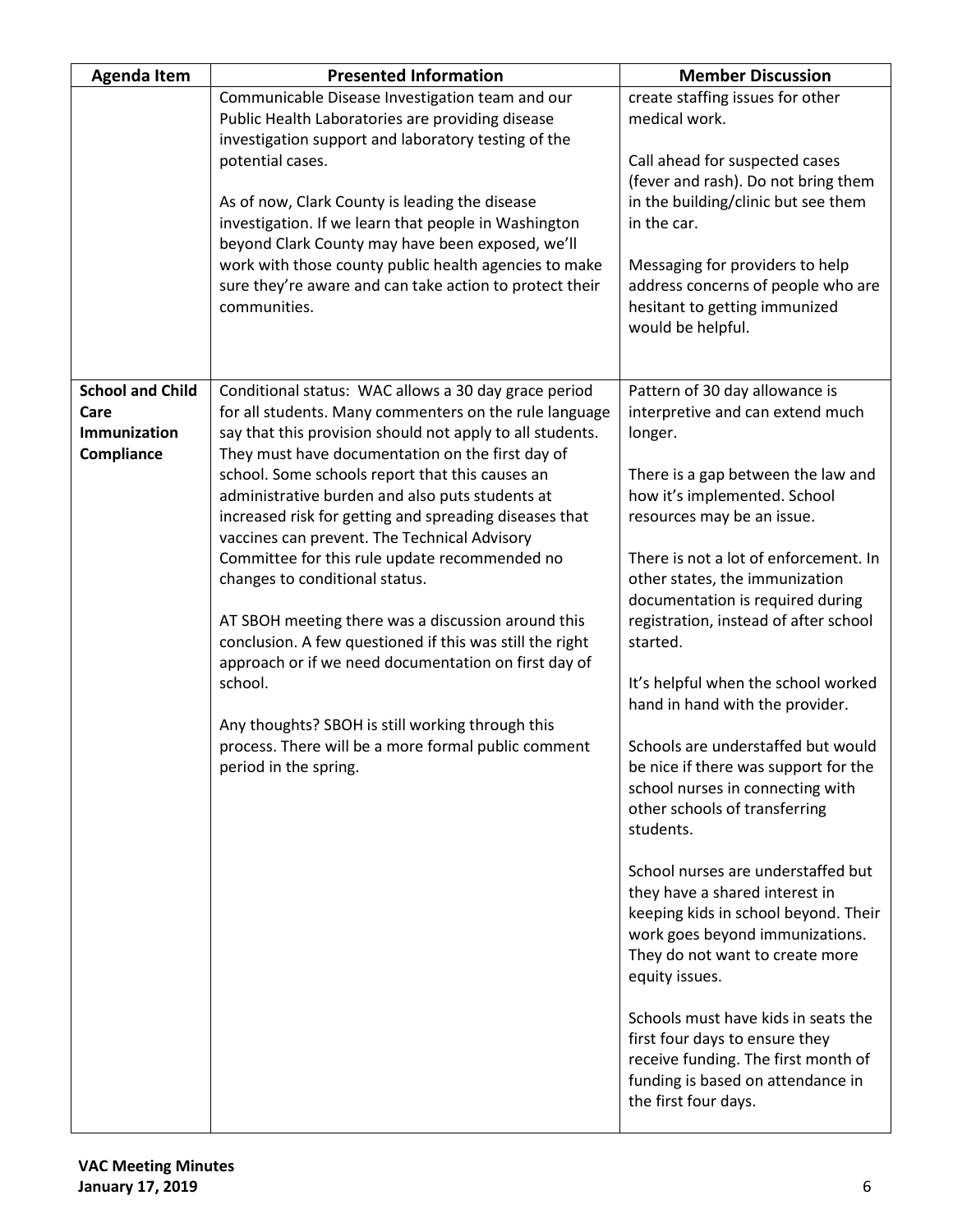| <b>Agenda Item</b>                                                                                                                                              | <b>Presented Information</b>                                                                                                                                                                                                                                                                                                                                                                                                                                                                                                                                                                                                                                                                                                                                                                                                                                                                                                                                                                                                                                                                                                                                                                                                                                                                                                                                                                                                                                                                                                                                                                                                                                                                                                                                                                                                                                                                                    | <b>Member Discussion</b>                                                                                                                                                                                                                                                                                                                                                                                                                        |
|-----------------------------------------------------------------------------------------------------------------------------------------------------------------|-----------------------------------------------------------------------------------------------------------------------------------------------------------------------------------------------------------------------------------------------------------------------------------------------------------------------------------------------------------------------------------------------------------------------------------------------------------------------------------------------------------------------------------------------------------------------------------------------------------------------------------------------------------------------------------------------------------------------------------------------------------------------------------------------------------------------------------------------------------------------------------------------------------------------------------------------------------------------------------------------------------------------------------------------------------------------------------------------------------------------------------------------------------------------------------------------------------------------------------------------------------------------------------------------------------------------------------------------------------------------------------------------------------------------------------------------------------------------------------------------------------------------------------------------------------------------------------------------------------------------------------------------------------------------------------------------------------------------------------------------------------------------------------------------------------------------------------------------------------------------------------------------------------------|-------------------------------------------------------------------------------------------------------------------------------------------------------------------------------------------------------------------------------------------------------------------------------------------------------------------------------------------------------------------------------------------------------------------------------------------------|
|                                                                                                                                                                 |                                                                                                                                                                                                                                                                                                                                                                                                                                                                                                                                                                                                                                                                                                                                                                                                                                                                                                                                                                                                                                                                                                                                                                                                                                                                                                                                                                                                                                                                                                                                                                                                                                                                                                                                                                                                                                                                                                                 | Schools or districts might want to<br>have relationships with provider<br>groups to help with access issues.<br>Communicating through the IIS or<br>note in the IIS that says the school<br>has reviewed may also be helpful.<br>They could flag student as out of<br>compliance.                                                                                                                                                               |
| <b>Vaccine Supply</b><br>and Distribution<br><b>Update</b><br>Sheanne Allen,<br><b>Vaccine</b><br><b>Management</b><br><b>Section Manager</b><br>(Presentation) | Best practices in vaccine storage, handling, and<br>accountability work: messaging will go out January<br>through February and then will be implemented in<br>March and April.<br>Vaccine loss policy messaging: DOH partnered with<br>stakeholders to review and update the vaccine loss<br>policy. Providers will review and sign the policy<br>annually, along with provider agreement renewals. The<br>signed policy should be kept with current provider<br>agreements. Questions regarding this policy can be sent<br>to Megan at wachildhoodvaccines@doh.wa.gov.<br>Vaccine program provider survey results: Surveyed 475<br>providers from 33 local health jurisdictions. We heard<br>from almost every county, most were from King, Pierce,<br>and Snohomish Counties, with 78 percent saying they<br>were satisfied or very satisfied with the vaccine<br>program overall, 80 percent were satisfied or very<br>satisfied with the vaccine ordering process, and 77<br>percent were satisfied or very satisfied with the vaccine<br>order frequency.<br>Regarding vaccine choice, the department determines<br>the default vaccine brand based on vaccine price and<br>other considerations. Default vaccine brands should not<br>be interpreted as the department's vaccine preference.<br>For Fall 2018 there were a total of 202 order sets with<br>33 new order sets and 2019 total changes. We received<br>348 forms. All order sets were updated to have the<br>syringe presentation of both Hep A and Tdap.<br>We continue to have sufficient hepatitis B vaccine to<br>supply all enrolled providers with their full vaccine<br>order although providers may receive doses that are not<br>of their preferred presentation. Even though the<br>antigen content differs between the two Hep B<br>vaccines, they are interchangeable.<br>For updates on vaccine supply see, CDC current vaccine | Flu mist is no longer being shipped.<br>Expires at the end of the month.<br>Stop shipping two to three weeks<br>before expiration date. We will get<br>a 100% credit this year for those<br>doses. Providers used about half.<br>Are there clinics interested in using<br>cell based flu vaccines?<br>Cell based v. egg based efficacy is<br>better in cell-based. Shift occurring<br>in the egg based process that may<br>affect the efficacy. |
|                                                                                                                                                                 | shortages and delays.                                                                                                                                                                                                                                                                                                                                                                                                                                                                                                                                                                                                                                                                                                                                                                                                                                                                                                                                                                                                                                                                                                                                                                                                                                                                                                                                                                                                                                                                                                                                                                                                                                                                                                                                                                                                                                                                                           |                                                                                                                                                                                                                                                                                                                                                                                                                                                 |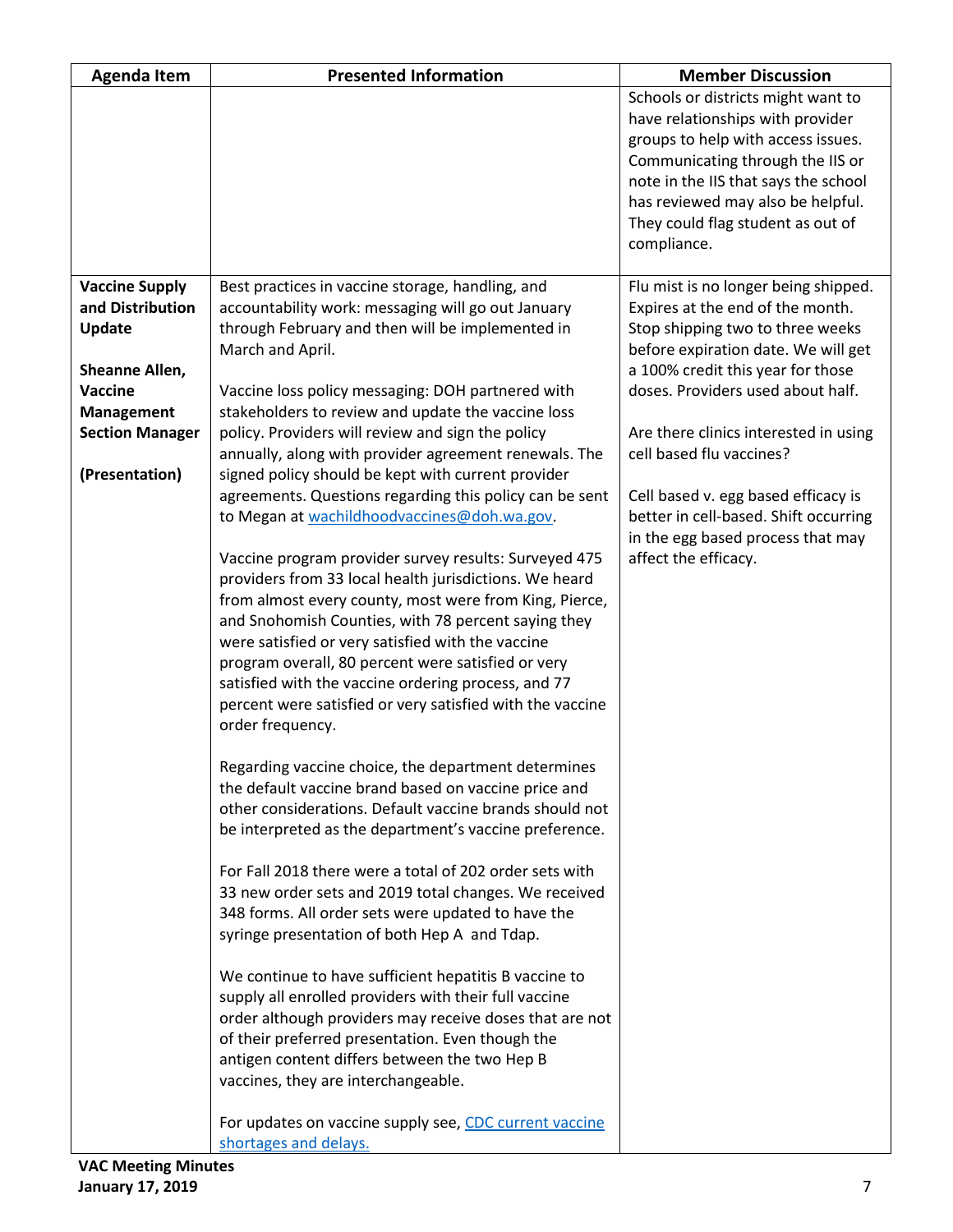| <b>Agenda Item</b>                                                             | <b>Presented Information</b>                                                                                                                                                                                                                                                                                                                                                                                                                                                                                                 | <b>Member Discussion</b>                                                                                                     |
|--------------------------------------------------------------------------------|------------------------------------------------------------------------------------------------------------------------------------------------------------------------------------------------------------------------------------------------------------------------------------------------------------------------------------------------------------------------------------------------------------------------------------------------------------------------------------------------------------------------------|------------------------------------------------------------------------------------------------------------------------------|
|                                                                                | Shingles vaccine supply continues to be constrained due<br>to very high demand. Ordering limits are expected to<br>continue throughout 2019 although manufacturers are<br>committed to increasing the supply. CDC will continue<br>with state allocations during 2019 to ensure that all<br>states have equitable access to the vaccine. Use the<br>vaccine finder tool to help locate other providers who<br>have it in stock.                                                                                              |                                                                                                                              |
|                                                                                | Flu vaccine is still available for ordering. Planning for the<br>2019-2020 flu season includes CDC pre-book starting on<br>February 8 <sup>th</sup> . There will be a provider survey on January<br>26 <sup>th</sup> that will include demographics, vaccine<br>preferences, number of doses anticipated for ordering<br>(including number of nasal spray doses), whether or not<br>your clinic is interested in participating in the pilot<br>involving the cell based flu vaccine licensed for children<br>four and older. |                                                                                                                              |
|                                                                                | Vaccine Blurbs continues to be the main communication<br>with providers. We are adding VaxQ, clinical corner and<br>helpful hints. They are sent every two weeks and for<br>special bulletins.                                                                                                                                                                                                                                                                                                                               |                                                                                                                              |
|                                                                                | The FDA licensed a hexavalent vaccine for use as a 3-<br>dose series in children age 6 weeks through 4 years that<br>will be available in 2020 or later. It contains antigens<br>against diphtheria, tetanus, pertussis, poliomyelitis, Hep<br>B, and Haemophilus influenza type b.                                                                                                                                                                                                                                          |                                                                                                                              |
|                                                                                | The ACIP recently updated recommendations for Hep A<br>vaccine that include travel recommendations for babies<br>6 to 11 months, it's recommended for people 12<br>months and older for post-exposure prophylaxis, and<br>providers may give immune globulin to adults over 40 in<br>addition to Hep A vaccine depending on the provider's<br>risk assessment.                                                                                                                                                               |                                                                                                                              |
| Hepatitis $A -$<br><b>Public Health</b><br><b>Preparedness</b><br>(Discussion) | Secretary of Health asked staff about how prepared we<br>are for a potential Hepatitis A outbreak in WA and what<br>more could we be doing. Workgroup created briefing<br>paper (handout).                                                                                                                                                                                                                                                                                                                                   | Members felt this is a high priority.<br>Look at the equity issues.<br>Outreach to encampments. 12k<br>homeless unsheltered. |
| Michele Roberts,<br><b>OICP Director</b><br>Dr. Kathy Lofy,                    | West Virginia outbreak – overview on the<br>experience and lessons learned.                                                                                                                                                                                                                                                                                                                                                                                                                                                  | Engaged emergency departments.<br>They are on-board but have issues                                                          |
| M.D., State<br>Health Officer,<br><b>VAC Chair</b>                             | Overview regarding prevention of Hep A in<br>vulnerable populations in WA.                                                                                                                                                                                                                                                                                                                                                                                                                                                   | with logistical pieces. Struggling to<br>have more than one offer for the<br>vaccine at Harborview.                          |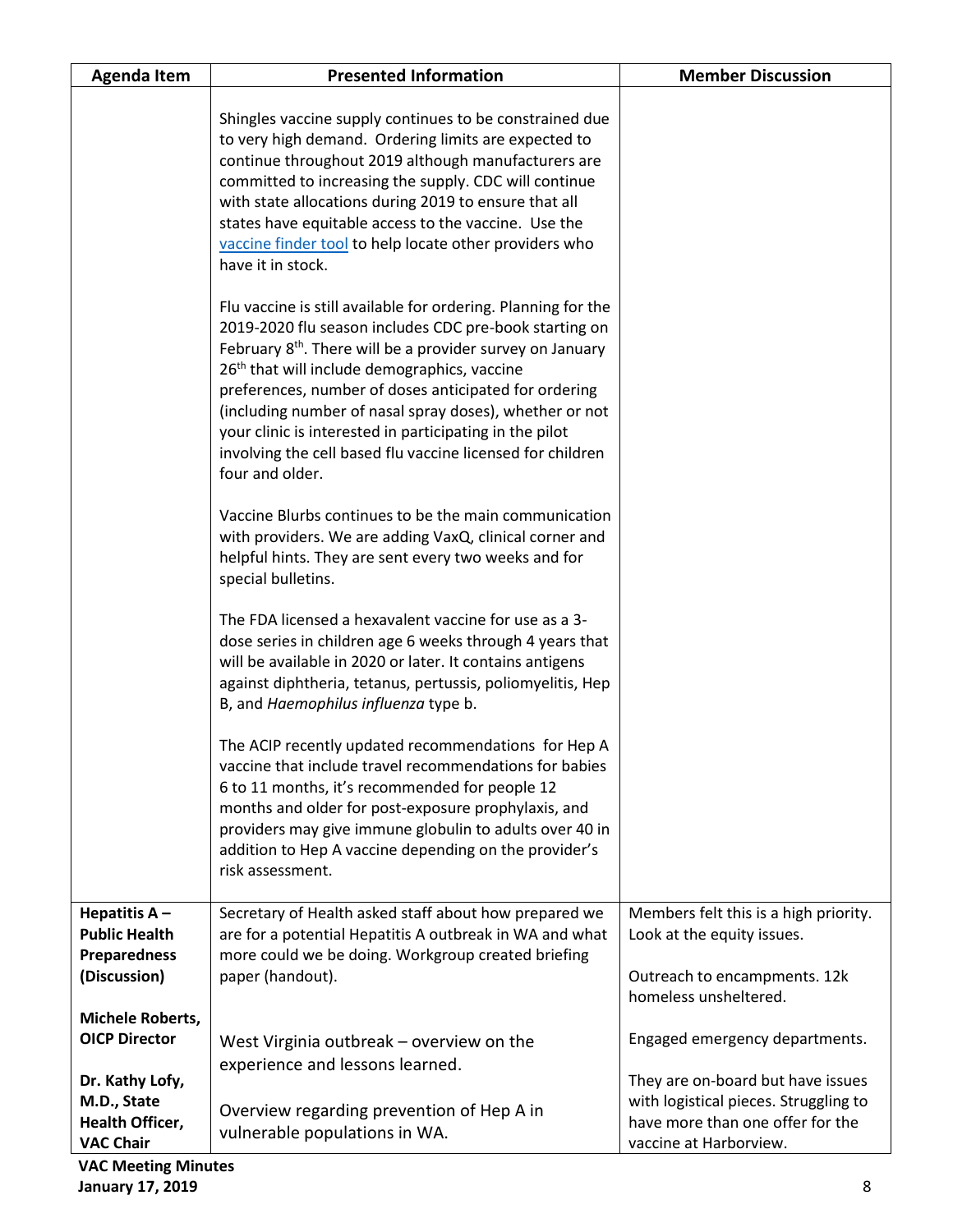| <b>Agenda Item</b> | <b>Presented Information</b>                                                                                                                                                                                                                                                          | <b>Member Discussion</b>                                                                                                                                                                                                                                                                                                                                                                                                                                                                                                                                                                                                         |
|--------------------|---------------------------------------------------------------------------------------------------------------------------------------------------------------------------------------------------------------------------------------------------------------------------------------|----------------------------------------------------------------------------------------------------------------------------------------------------------------------------------------------------------------------------------------------------------------------------------------------------------------------------------------------------------------------------------------------------------------------------------------------------------------------------------------------------------------------------------------------------------------------------------------------------------------------------------|
|                    | <b>DISCUSSION QUESTIONS:</b><br>How high of a priority do you feel this is for our<br>state?<br>What resources can we leverage? Financial<br>$\bullet$<br>opportunities<br>How do we identify homeless populations who<br>$\bullet$<br>can benefit from this prevention intervention? | Thurston County - partnered with<br>the providence community care<br>center. Homeless coordinator for<br>the city of Olympia. That was a<br>trusted place and setting. Funding<br>was obtained through the health<br>department and the medical<br>reserve corps went and met people<br>where they are. About 50<br>vaccinations given. There are over<br>800 unhoused in the county.                                                                                                                                                                                                                                            |
|                    | Budget - homelessness and drug use. Connections to<br>Hep C. Offer both and testing.<br>More exploration around opioid work.<br>Other states - prevention ahead of time takes teams of                                                                                                | Partnering with community<br>partners that are trusted providers.<br>Medicaid made sure all managed<br>care plans allowed vaccination in                                                                                                                                                                                                                                                                                                                                                                                                                                                                                         |
|                    | people in community.<br>High hospitalization rates and numbers of deaths are<br>surprising.                                                                                                                                                                                           | the pharmacy.<br>ER presentation - how willing are<br>they to accept? Unsure. They are<br>working it into their EMR.<br>Ok to go to food banks and<br>shelters? Any systems in place to do<br>that?<br>Yes, in Thurston county.<br>What about jails? Hard to track<br>Food service groups who serve<br>homeless pops. Make sure they're<br>protected.<br>This should be a high priority -<br>these are avoidable deaths.<br>Funding we have for this is the same<br>funding for adults and outbreaks.<br>Partnership with the opioid<br>response or embedding messaging<br>into that response?<br>Think about communicating with |
|                    |                                                                                                                                                                                                                                                                                       | those clinics.<br>Who is the disease affecting and<br>how can they access health care.                                                                                                                                                                                                                                                                                                                                                                                                                                                                                                                                           |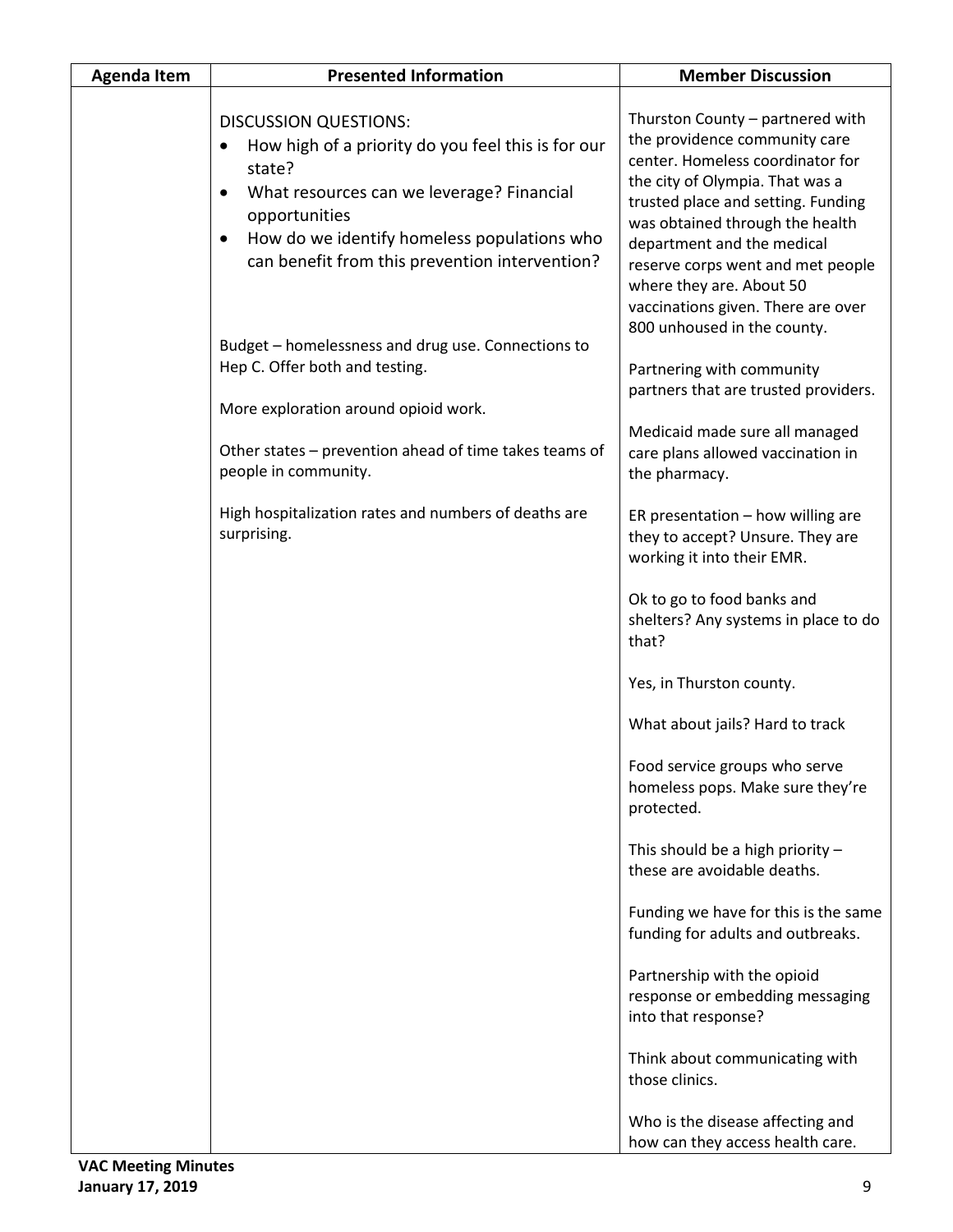| <b>Agenda Item</b>   | <b>Presented Information</b>   | <b>Member Discussion</b>                                                 |
|----------------------|--------------------------------|--------------------------------------------------------------------------|
|                      |                                | Although it may not have the same<br>mortality rate, these folks may not |
|                      |                                | have the same access to care.                                            |
|                      |                                | How is the vaccine funding for                                           |
|                      |                                | adults currently allocated?                                              |
|                      |                                | Beginning of funding cycle $-1.2$                                        |
|                      |                                | million. Some on Hep A                                                   |
|                      |                                | Hep A/Hep B combo vaccine costs                                          |
|                      |                                | \$60                                                                     |
|                      |                                | Measles 10 doses for \$45.64 per                                         |
|                      |                                | dose for adults.                                                         |
|                      |                                | Many homeless are eligible for                                           |
|                      |                                | health insurance but will they<br>access it? It's another challenge.     |
|                      |                                |                                                                          |
|                      |                                | Collaboration with the harm                                              |
|                      |                                | reduction services? Testing for<br>hepatitis antibodies.                 |
|                      |                                |                                                                          |
|                      |                                | The workgroup included syringe                                           |
|                      |                                | exchange services representatives.                                       |
|                      |                                | Please let us know if you have                                           |
|                      |                                | thoughts about this issue. We're                                         |
|                      |                                | open to other comments.                                                  |
|                      |                                | How quickly can you get vaccine if                                       |
|                      |                                | you need it? Is it easier to get Hep B<br>or MMR?                        |
|                      |                                | There's a two day<br>$\bullet$                                           |
|                      |                                | turnaround. Normal                                                       |
|                      |                                | turnaround is 7 days.                                                    |
|                      |                                | Private purchases doses are                                              |
|                      |                                | quicker. Less steps in the                                               |
|                      |                                | process.                                                                 |
| <b>Future Agenda</b> | Ideas for future agenda items? | Member updates - from their                                              |
| <b>Items</b>         |                                | organizations.                                                           |
|                      |                                | Follow up on the Diamond Project -                                       |
|                      |                                | calls email received. How is this                                        |
|                      |                                | working (AFIX regionalization) -                                         |
|                      |                                | worry about losing relationships.                                        |